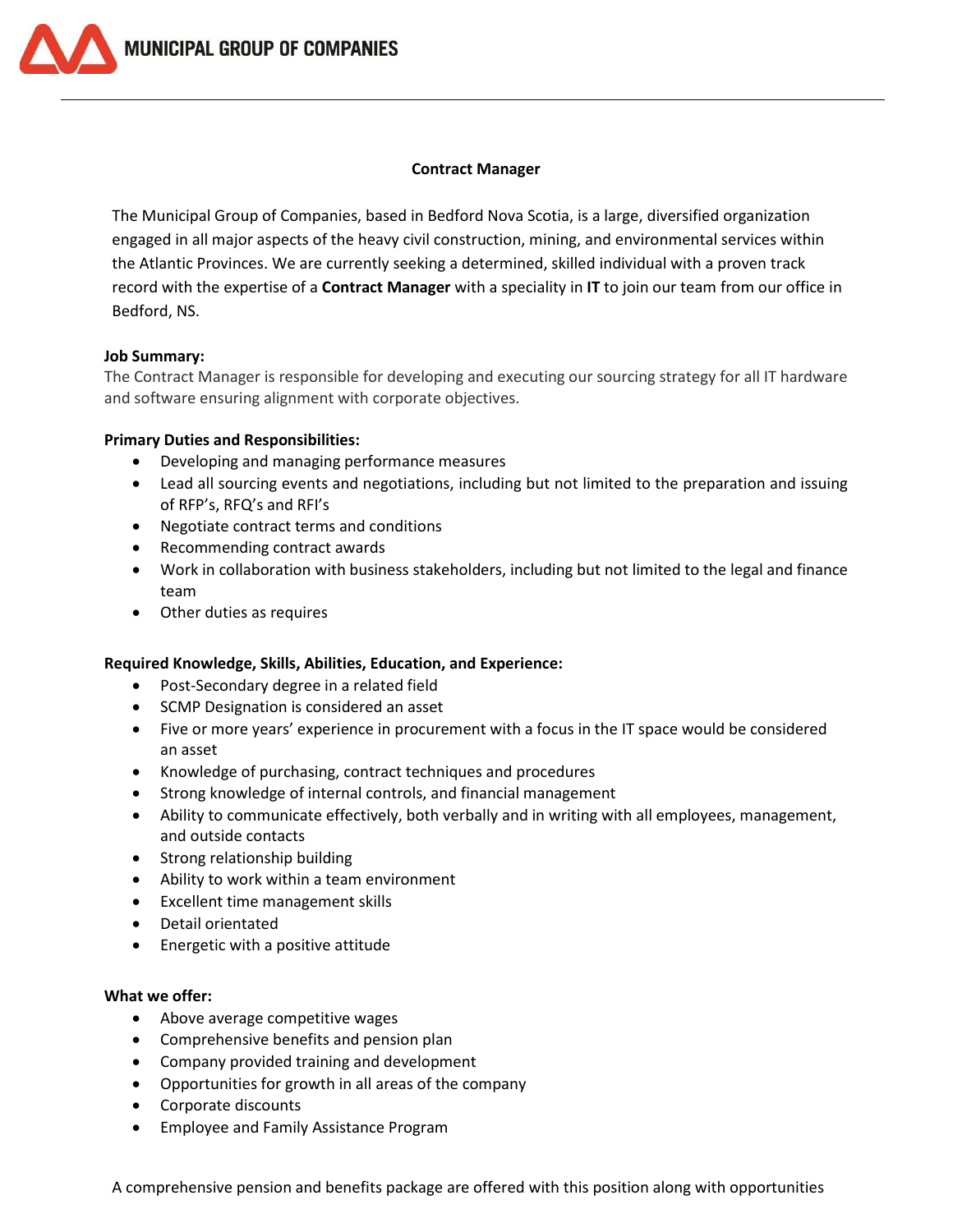

for advancement and training and development.

**Application Process:** Completed applications should be submitted to:

Human Resources Attention: Taylor Blake Via Email: [tblake@municipalgroup.ca](mailto:tblake@municipalgroup.ca) Please reference **"Contract Manager"** in the subject line.

We are an equal opportunity employer that encourages all interested candidates to submit a detailed resume.